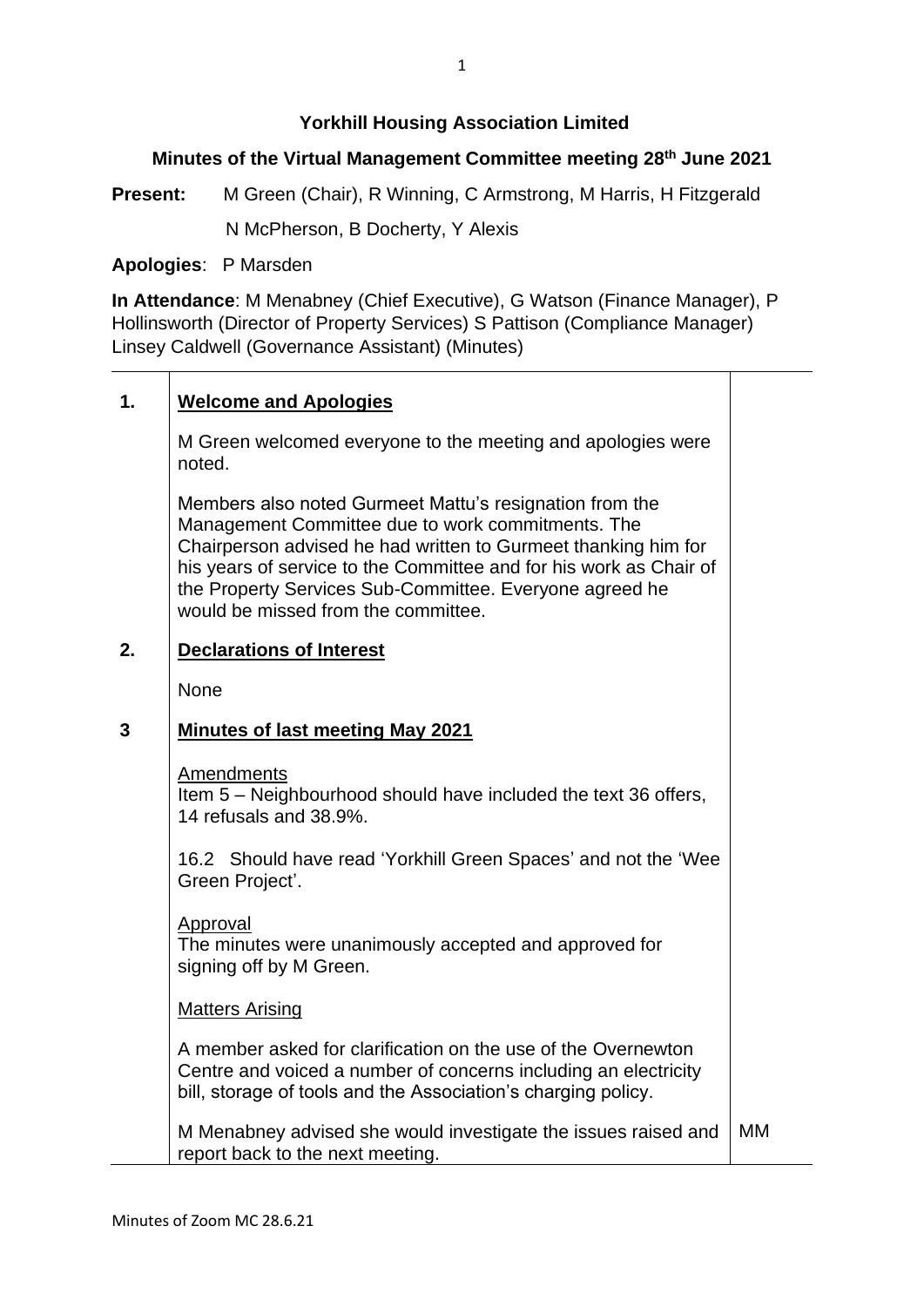| 4.  | <b>Regulatory Returns to SHR</b>                                                                                                                                                                                                                                                                  |           |
|-----|---------------------------------------------------------------------------------------------------------------------------------------------------------------------------------------------------------------------------------------------------------------------------------------------------|-----------|
| 4.1 | 2021 Loan Portfolio Return<br>Presented by G Watson, Finance Manager                                                                                                                                                                                                                              |           |
|     | G Watson's presentation was noted by Committee, with brief<br>discussions on the terms of the Association's only loan.<br>Members noted the loan is fixed until 2028, and the current<br>balance is £933K.<br>The average debt per unit is £2047; relatively low in comparison<br>to other RSL's. |           |
|     | Members also noted G Watson's explanation of the Asset Cover<br>and Interest Cover covenants, which the Association continues to<br>meet comfortably.                                                                                                                                             |           |
|     | MC Approved the report for submission to SHR.                                                                                                                                                                                                                                                     | <b>GW</b> |
| 4.2 | 2021 Five Year Financial Plan<br>Presented by G Watson, Finance Manager.                                                                                                                                                                                                                          |           |
|     | The report is similar to last years and detailed financial<br>uncertainty, risk awareness, continuous monitoring and planning<br>and 5 year projections which feed into the 30 year forecast.                                                                                                     |           |
|     | Changes to the Investment Programme have been included due<br>to previously planned works being suspended during the<br>pandemic.                                                                                                                                                                 |           |
|     | A member asked if any plans were in place for the phasing out of<br>gas boilers for longer term financial forecasts. P Hollinsworth and<br>R Calvert are in the early stages of discussing this and they will<br>report to MC once more information becomes available.                            |           |
|     | A member asked about the rate of inflation increase. G Watson<br>advised that assumptions were based on sector advice for the<br>next year.                                                                                                                                                       |           |
|     | MC Approved the report for submission to SHR.                                                                                                                                                                                                                                                     | <b>GW</b> |
| 5   | <b>Policy Reviews</b>                                                                                                                                                                                                                                                                             |           |
| 5.1 | <b>Internet and Email Policy</b><br>Presented by G Watson, Finance Manager.                                                                                                                                                                                                                       |           |
|     | It was noted the policy is based on an EVH template with some<br>input from Brightridge on cyber security.                                                                                                                                                                                        |           |
|     | Approved by MC.                                                                                                                                                                                                                                                                                   |           |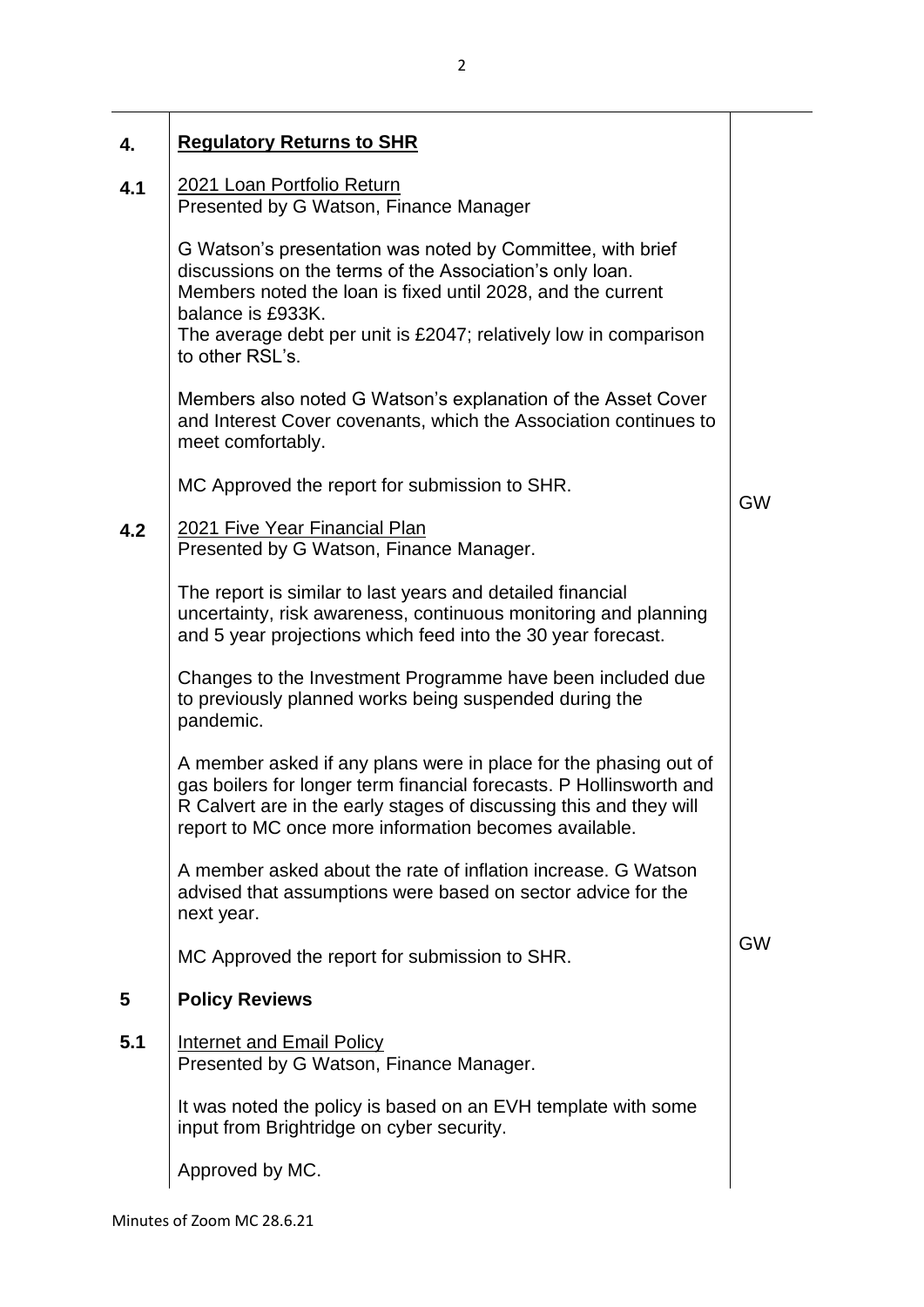**5.2** | Data Protection Policy

Presented by S Pattison, Compliance Manager.

There are two small changes to the policy:

- the replacement of GDPR to UK GDPR
- the addition in Section 8 of named officer. S Pattison.

Approved by MC

## 5.3 Gas Safety

Prepared by R Calvert, Property Services Manager.

Members noted the principal change to the existing policy was the detail that the contractor would contact tenants ten months after the last service to arrange their next appointment. This is to ensure there is adequate flexibility to allow the Association to meet its legal obligations.

Noted this is a change in text but not a change in practice.

Approved by MC

# **6 Internal Audit Programme Updates**

Presented by M Menabney, Chief Executive.

Committee discussed the Chief Executive's report and noted YHA is now in the third year of the 3 year contract with Quinn Audit Services.

Members noted that all audits to date had been completed as per the programme with the exception of Allocations which had been postponed due to the pandemic. This would be included in the current year.

Committee also noted that recommendations and action points had been implemented and previously reported to the relevant sub-committees.

The 2021-22 programme will cover Allocations, Rent Arrears, Covid Management and Reactive Repairs.

Committee agreed to extend the contract by one year to cover 2022-23. Quinn Audit Services to be invited to attend the October or November meeting to discuss the audit areas to be covered during the additional year.

The Management Committee will review internal audit services during 2022.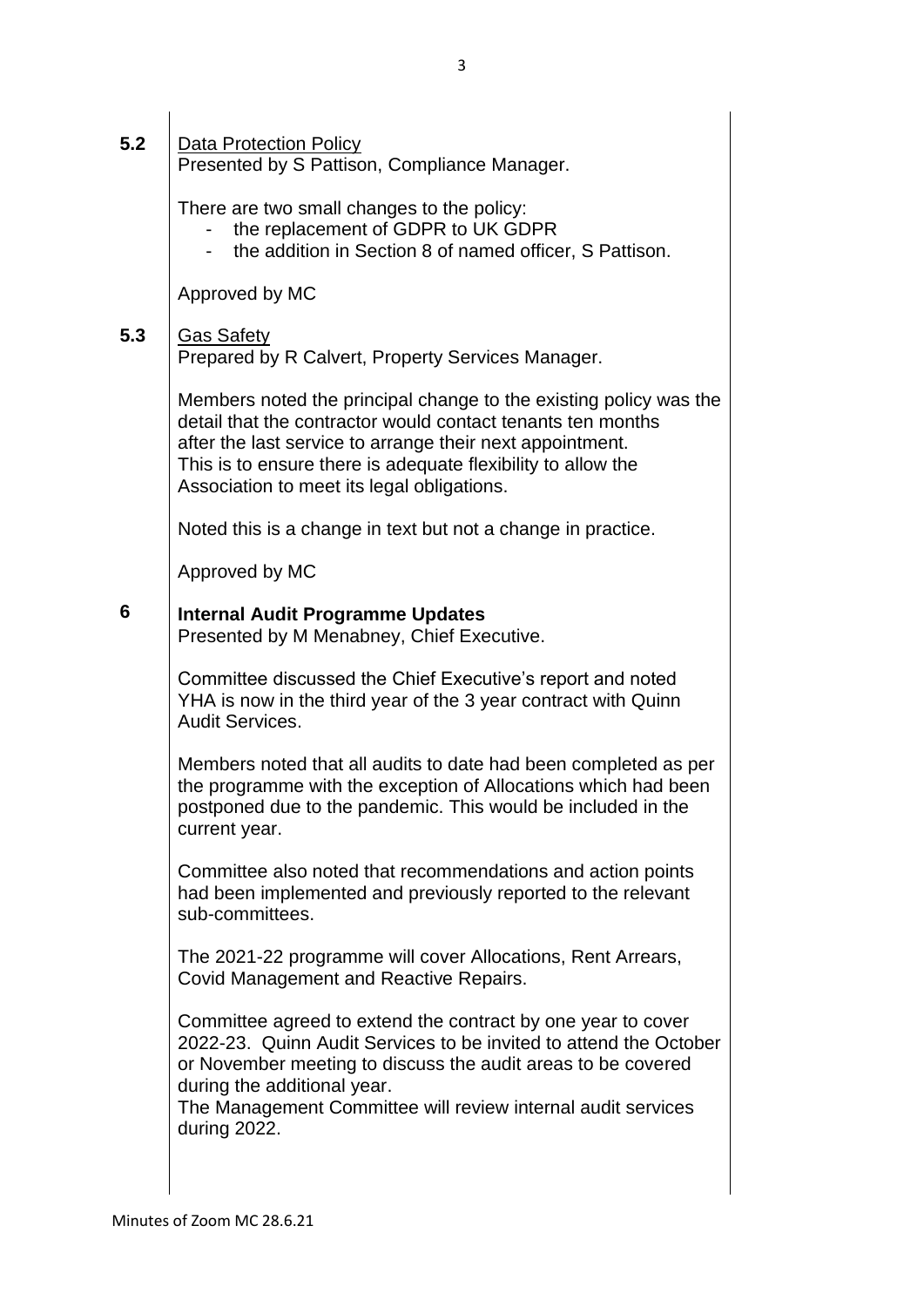|   | A member commented that the current banking system<br>arrangements had removed the committee's role for checking and<br>authorising payments. A discussion took place and it was agreed<br>the process should be reviewed to include committee members.                          |           |
|---|----------------------------------------------------------------------------------------------------------------------------------------------------------------------------------------------------------------------------------------------------------------------------------|-----------|
|   | It was noted that the current authorisation arrangement had been<br>temporarily agreed as a result of the pandemic. Bank payments<br>are authorised by any two of the three senior managers; Chief<br><b>Executive, Director of Property Services and Compliance</b><br>Manager. |           |
|   | Committee agreed the Finance Manager should review the<br>position and discuss possible future arrangements with the bank<br>and office bearers.                                                                                                                                 | <b>GW</b> |
| 7 | <b>Cyber Essentials and Microsoft 365 Update</b><br>Presented by G Watson, Finance Manager                                                                                                                                                                                       |           |
|   | <b>Cyber Essentials</b><br>Members were reminded Cyber Essentials is a UK government<br>information assurance scheme operated by the National Cyber<br>Security Centre (NCSC) that encourages organisations to adopt<br>good practice in information security.                   |           |
|   | The Association completed the submission process in February<br>2021 and accreditation was awarded from 08/03/21                                                                                                                                                                 |           |
|   | MC noted the content of the report and approved the renewal on<br>an annual basis.                                                                                                                                                                                               | <b>GW</b> |
|   | Microsoft 365 upgrade<br>The Association is currently running Office 2013. Support from<br>Microsoft will end in April 2023 and no critical security updates will<br>be available after that date.                                                                               |           |
|   | Committee approved G Watson's recommendation that the<br>Association upgrades to the Microsoft 365 business standard.                                                                                                                                                            | <b>GW</b> |
|   | M Menabney expressed her thanks to G Watson for his work and<br>ongoing commitment to the review and upgrade of the<br>Association's IT systems.                                                                                                                                 |           |
| 8 | <b>Business Continuity Update June 2021</b><br>Presented by M Menabney, Chief Executive                                                                                                                                                                                          |           |
|   | The Chief Executive's report contained summary updates on<br>2020-21 outcomes and the current position in relation to all critical<br>aspects of the Association's business activities.                                                                                          |           |
|   |                                                                                                                                                                                                                                                                                  |           |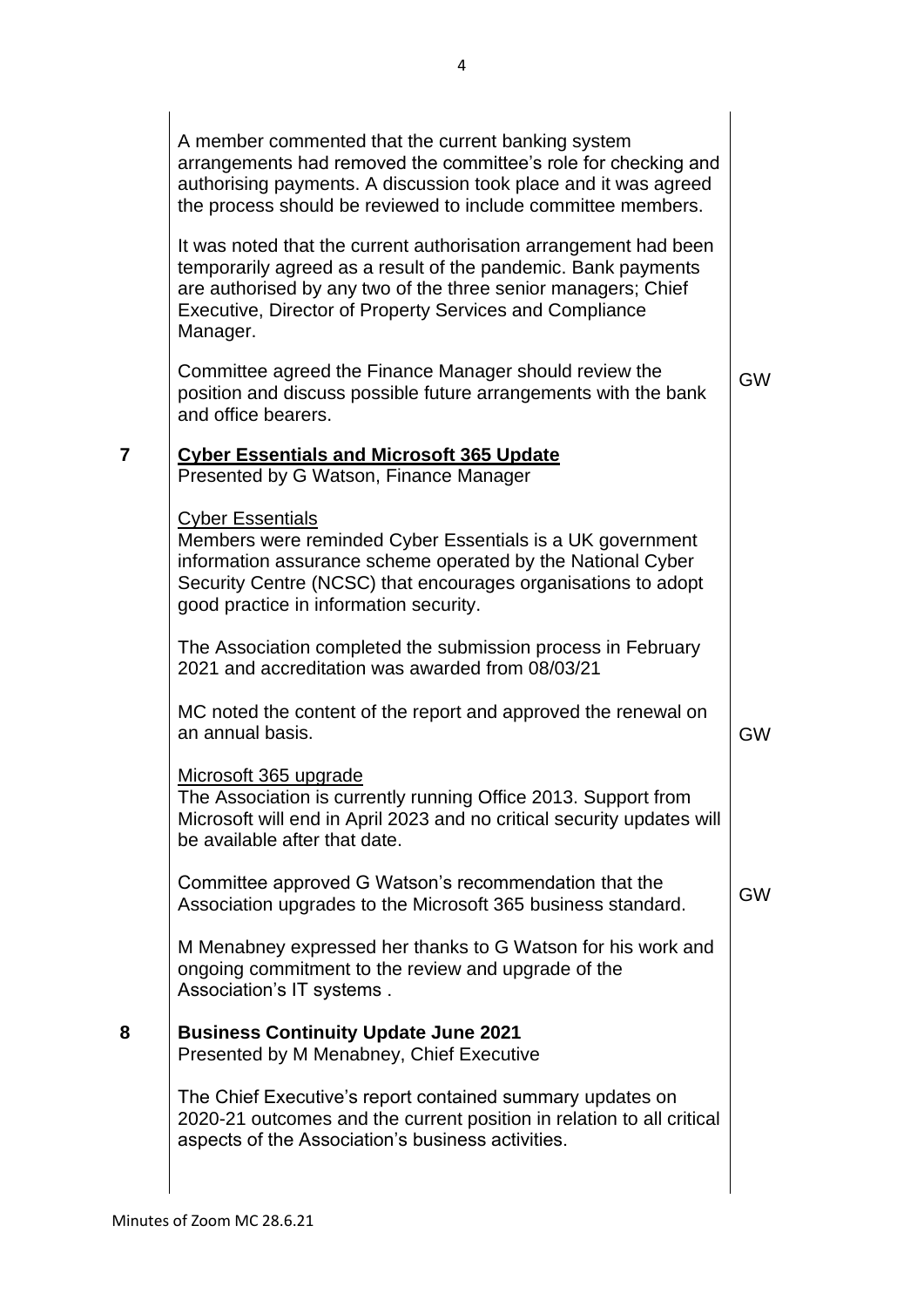|    | These were:                                                                                                                                                                                                                                                           |           |
|----|-----------------------------------------------------------------------------------------------------------------------------------------------------------------------------------------------------------------------------------------------------------------------|-----------|
|    | Governance – noted all governance and constitutional obligations<br>had been met through virtual meetings                                                                                                                                                             |           |
|    | Service Provision – all service areas covered with comments on<br>covid impact and restrictions where appropriate                                                                                                                                                     |           |
|    | Staff Welfare – noted arrangements in place in accordance with<br>sector guidance; combined office/home working arrangements<br>continuing                                                                                                                            |           |
|    | Finance and IT – complete review of all IT systems completed; all<br>Finance requirements met                                                                                                                                                                         |           |
|    | Legal and Regulatory Obligations - full compliance with all<br>requirements as detailed                                                                                                                                                                               |           |
|    | Contractual Obligations – noted contractual amendments or<br>service adjustments arranged where required; no cause for<br>concern with contractors utilised for essential services                                                                                    |           |
|    | Third Party Services – noted YHA has had to provide direct<br>services where GCC has reduced or removed their provision                                                                                                                                               |           |
|    | Risk Management – all risk registers updated and Covid-related<br>risks added where appropriate                                                                                                                                                                       |           |
|    | Members agreed the office should remain closed to the public<br>until further guidance was provided from the Scottish<br>Government. In the meantime, members were assured that<br>ongoing services include office appointments and essential home<br>or site visits. |           |
| 9  | <b>Membership Applications/Cancellations</b>                                                                                                                                                                                                                          |           |
|    | No cancellations or new applications. Membership remains 115.                                                                                                                                                                                                         |           |
| 10 | <b>Report from GWSF</b>                                                                                                                                                                                                                                               |           |
|    | A member asked if the shortage of building materials was having<br>an effect on YHA. MM advised that this was linked to an item<br>under AOCB                                                                                                                         |           |
| 11 | <b>Report from SFHA</b>                                                                                                                                                                                                                                               |           |
|    | No report.                                                                                                                                                                                                                                                            |           |
|    | MM will circulate the new guidance on Internal Audit.                                                                                                                                                                                                                 | <b>MM</b> |
|    |                                                                                                                                                                                                                                                                       |           |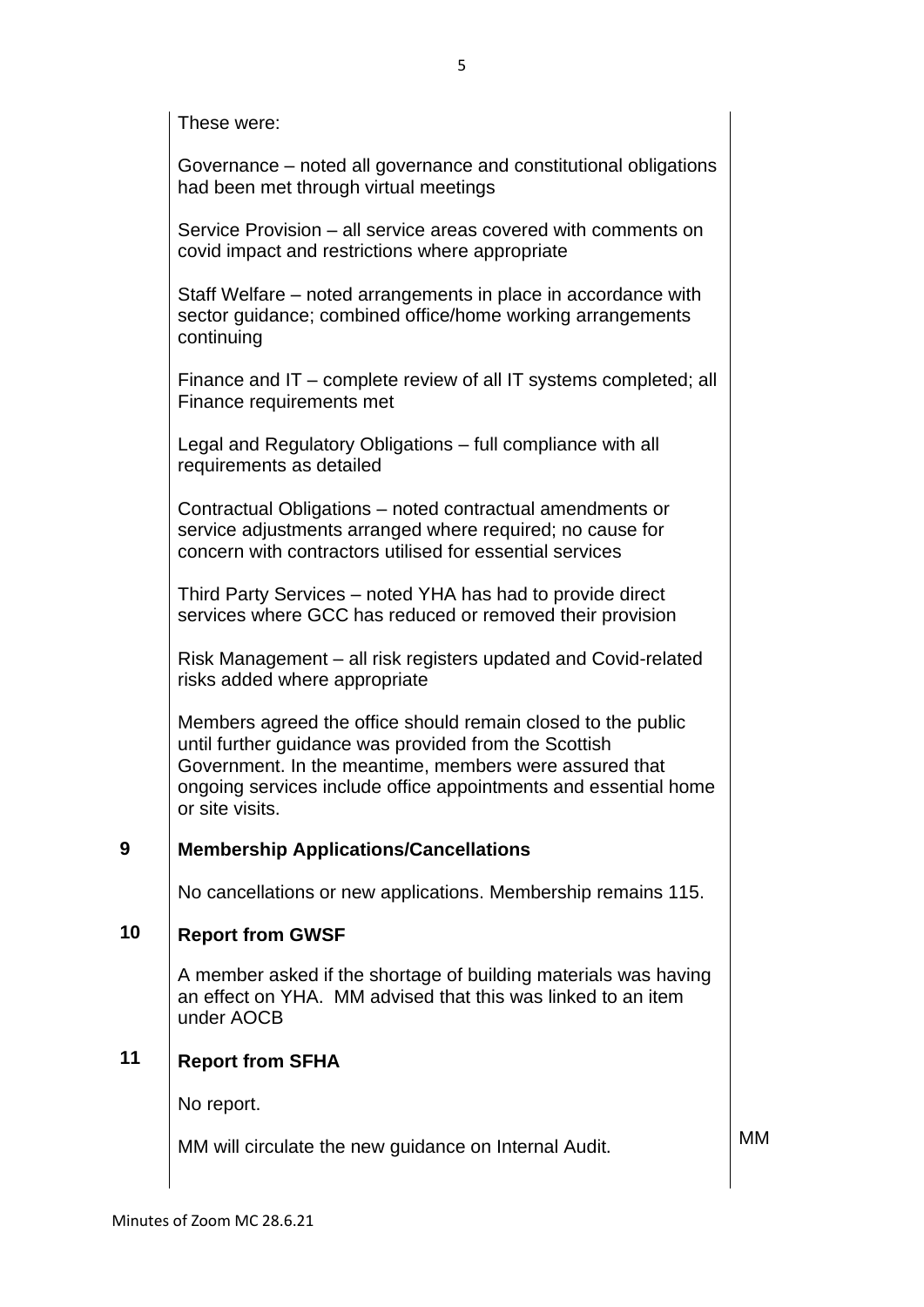## **12 Report from EVH** No report

# **13 AOCB and Date of Next Meeting**

13.1 Notifiable Event: Fire at Old Dumbarton Road M Menabney informed Committee that SHR had requested an update on the event submitted in December 2020 relating to the fatality in the property at Old Dumbarton Rd. The update request related to the Fire Report and decanted tenant from the second floor.

Committee noted M Menabney's response:

The Fire Report will be issued in due course from the Scottish Fire and Rescue Investigation Service. YHA was previously advised it could take up to nine months.

The second- floor tenant is still in decant accommodation. Most of the remedial work has now been completed, the property is at the decorating stage and should be completed within a few weeks.

Members also noted the top floor flat still has some work to complete including door facings and windows. This requires scaffolding and due to material delays will be another few weeks to complete.

13.2 Additional item from R Calvert, Property Services Manager Some works involving deafening in a flat have been underestimated and exceed the £12000 limit for quotations. This due to costs for materials increasing by 18%. R Calvert is asking for MC approval to proceed with the lowest quote of £12659.

As this is the second such request from the Property Services Manager, a member suggested increasing the limits for a short time during the pandemic.

Committee approved the request and agreed that further discussion on limits should take place at the next Property Services Sub Committee meeting.

## 13.3 Recruitment of Board Members

Committee agreed to consider advertising in Scottish Housing for new Board Members. Further discussion on this to take place at the next Governance & Finance subcommittee meeting.

### Meeting ended 7.45pm

**Date of next meeting Thursday 12th August 2021 6pm VIA Zoom.**